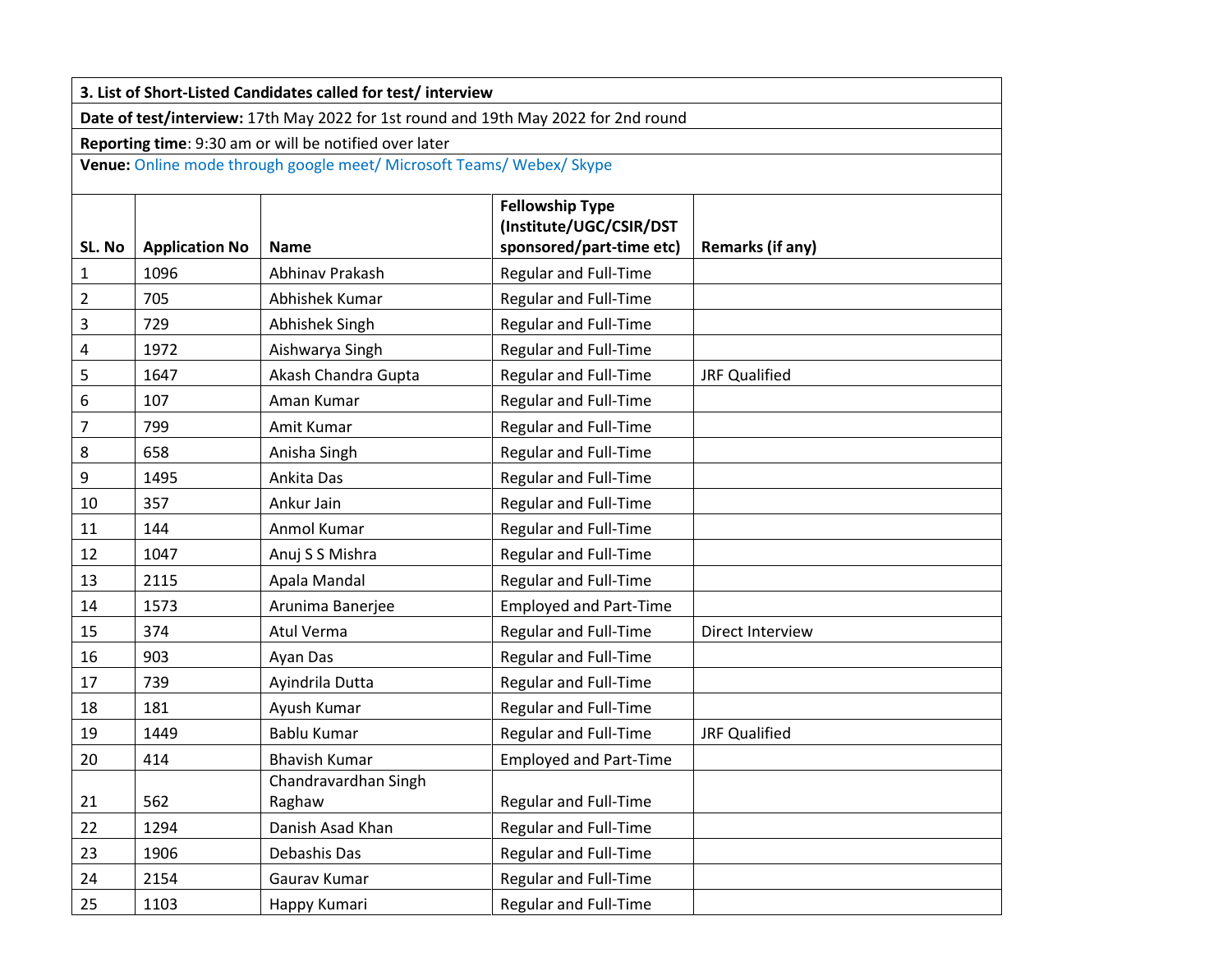| 26 | 561  | Indranath Roy               | Regular and Full-Time         |                      |
|----|------|-----------------------------|-------------------------------|----------------------|
| 27 | 1816 | <b>Ishwar Chandra Mahto</b> | <b>Regular and Full-Time</b>  |                      |
| 28 | 474  | Jyoti                       | <b>Regular and Full-Time</b>  |                      |
| 29 | 754  | Kamal Kant Ahirwar          | Sponosored and Full-Time      | <b>JRF Qualified</b> |
| 30 | 2025 | Kartik Kaushik              | <b>Regular and Full-Time</b>  |                      |
| 31 | 299  | Katkar Atish Rajebhau       | Regular and Full-Time         |                      |
| 32 | 620  | Kranti Bhimrao Ingale       | <b>Regular and Full-Time</b>  |                      |
| 33 | 1628 | Kumari Priya                | <b>Regular and Full-Time</b>  |                      |
| 34 | 864  | Kumarjit Ray                | Regular and Full-Time         |                      |
| 35 | 505  | Mamta Kumari                | <b>Regular and Full-Time</b>  |                      |
| 36 | 1351 | Molkam Rakesh               | <b>Regular and Full-Time</b>  |                      |
| 37 | 1021 | Neelu Kumari                | <b>Regular and Full-Time</b>  |                      |
| 38 | 4    | Niraj Kumar                 | Regular and Full-Time         |                      |
| 39 | 247  | Nitesh Kumar Yadav          | <b>Regular and Full-Time</b>  |                      |
| 40 | 1724 | Nitish Ranjan               | <b>Regular and Full-Time</b>  |                      |
| 41 | 1941 | Nityanand Kumar             | <b>Regular and Full-Time</b>  |                      |
| 42 | 2077 | Pinki Raj                   | <b>Employed and Part-Time</b> |                      |
| 43 | 1713 | Prashant Kumar              | <b>Regular and Full-Time</b>  |                      |
| 44 | 1032 | Pratibha Gond               | <b>Regular and Full-Time</b>  |                      |
| 45 | 6    | Priyadarshni                | <b>Regular and Full-Time</b>  | <b>JRF Qualified</b> |
| 46 | 846  | Rachna Kumari               | <b>Regular and Full-Time</b>  | <b>JRF Qualified</b> |
| 47 | 1159 | Raghvendra Kumar            | Regular and Full-Time         |                      |
| 48 | 1699 | Ramya Mall                  | <b>Regular and Full-Time</b>  |                      |
| 49 | 1846 | <b>Rohit Anand Singh</b>    | <b>Employed and Part-Time</b> |                      |
| 50 | 1803 | Romil Kumar                 | Regular and Full-Time         |                      |
| 51 | 1145 | Ruby                        | <b>Regular and Full-Time</b>  |                      |
| 52 | 1092 | Sandarbh Yadav              | Regular and Full-Time         |                      |
| 53 | 440  | Sandipan Bhowmick           | Regular and Full-Time         |                      |
| 54 | 1847 | Sanjay Kumar                | Regular and Full-Time         |                      |
| 55 | 385  | Sarmistha Das               | Regular and Full-Time         |                      |
| 56 | 896  | Sarmistha Das               | Project-Staff                 |                      |
| 57 | 237  | Shivani Gupta               | <b>Regular and Full-Time</b>  |                      |
| 58 | 39   | Siddhant Ujjain             | Regular and Full-Time         | <b>JRF Qualified</b> |